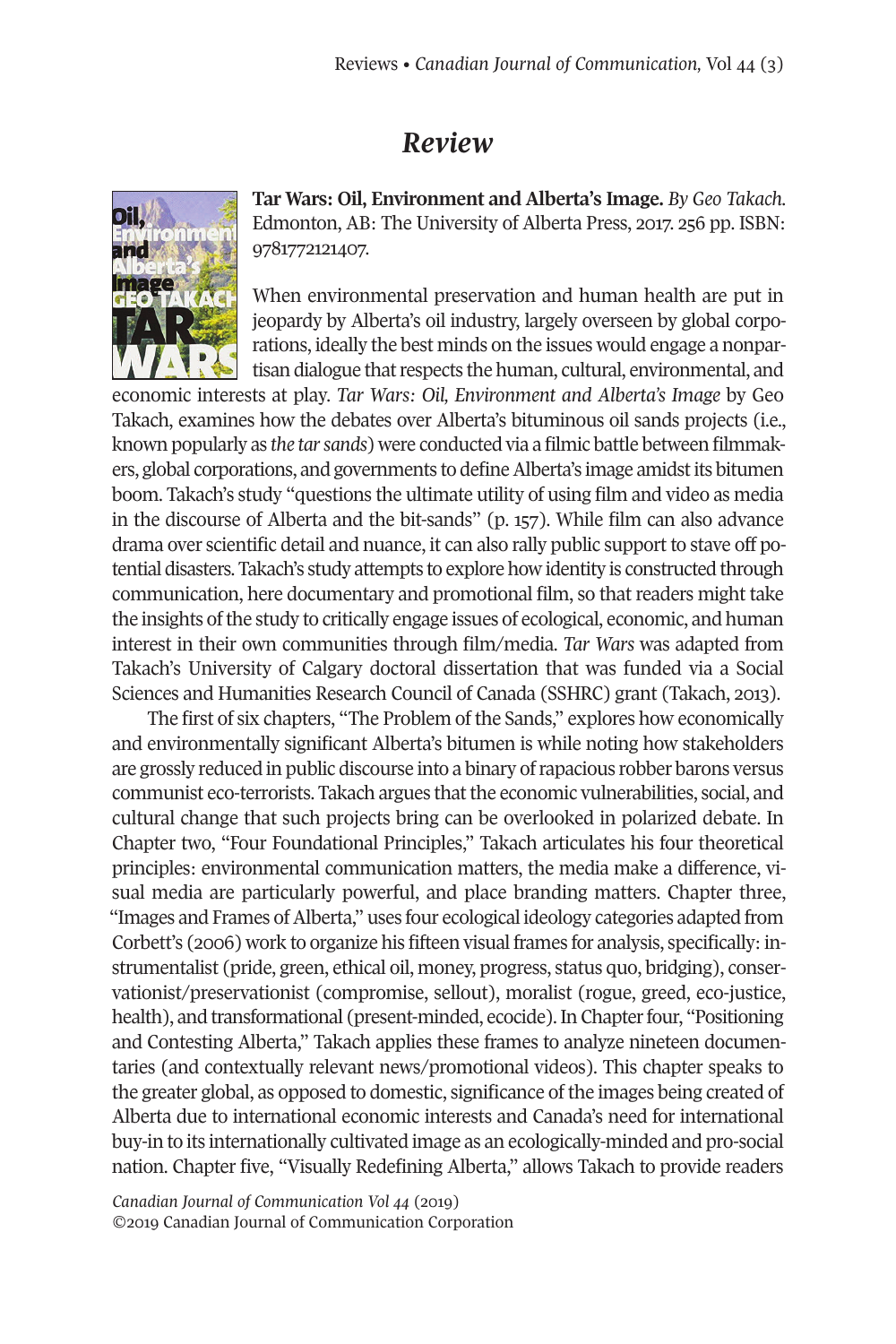with a way forward by way of his analysis, while the last chapter, "Implications," provides Takach's assessments of the limitations of his work and compelling suggestions for the dimensions that future inquires might take.

Takach's work is valuable on one hand as research on visual framing analysis, a method well established for studying social movements and activism. *Tar Wars* also provides valuable insight for future discourse shapers (i.e., filmmakers, advocates, activists, and strategic communication professionals) on capturing the complex and contradictory nature of a place and its people while eschewing problematic frames that harken back to a time or place that never existed (e.g., the pristine colonial landscape or western frontier fantasy). Takach analyzes a wide range of film texts on Alberta's oil sands during the years 2005–2014 and he also speaks to the environmental, economic, and political events and social discourses concurring with the production and/or reception of these films. Takach argues that "a more realistic visual redefinition of Alberta could build stronger connections between its natural majesty and the humanity with which nature is inevitably interconnected physically, biologically, emotionally and spiritually" so that we might achieve "depictions of how the place is actually lived in by Albertans" (pp. 134–135).

*Tar Wars* would do well to deepen its analysis by exploring social media, particularly the influence of memes, for both establishing contextualizing content and coopting, reinforcing, popularizing, parodying, and rejecting visual frames. Takach rightly argues that looking largely at films limits the discourse to that which is largely controlled by elites. Memes allow non-elites (i.e., young people) to access political discourses and to bridge media platforms (Plevriti, 2014). Relatedly, the section on the 2013–2015 resistance to Alberta's bitumen sands could be expanded and better integrated into the book, as it seems like an add-on to an already voluminous data chapter. Also the contexts provided by French language media and films on the bitumen industries, like McCready & Asselin (2015), are important given Canada's/Alberta's vigorous public relations work within the European Union and to document the growth of opposition outside Alberta.

Takach acknowledges that his book overlooks grassroots and do-it-yourself filmmakers and how orderly scholarship such as this is reductive of stakeholders and their positions. However, he admirably calls for more arts-based research into environmental communication issues (e.g., a musical eco-comedy stage play). Arts-based inquiry could provide Albertans and Canadians the imaginative space in which to reflect on how the bitumen sands and related projects challenge not only the environment and the economy but also the communities around where such projects are situated and those communities across Canada from which workers have been eagerly sourced. Both types of Canadian communities can expect to see their cultures indelibly changed in ways that they might not understand for years yet to come.

*Tar Wars* offers one perspective on the constantly changing face of Alberta, its people, its bitumen industries, and their ensuing discourses and debates. This book is relevant to scholars in communication studies, specifically those with a focus on environmental communication and activism, as well as those in strategic communication, specifically PR, marketing, and branding, and obviously those in the fields of journal